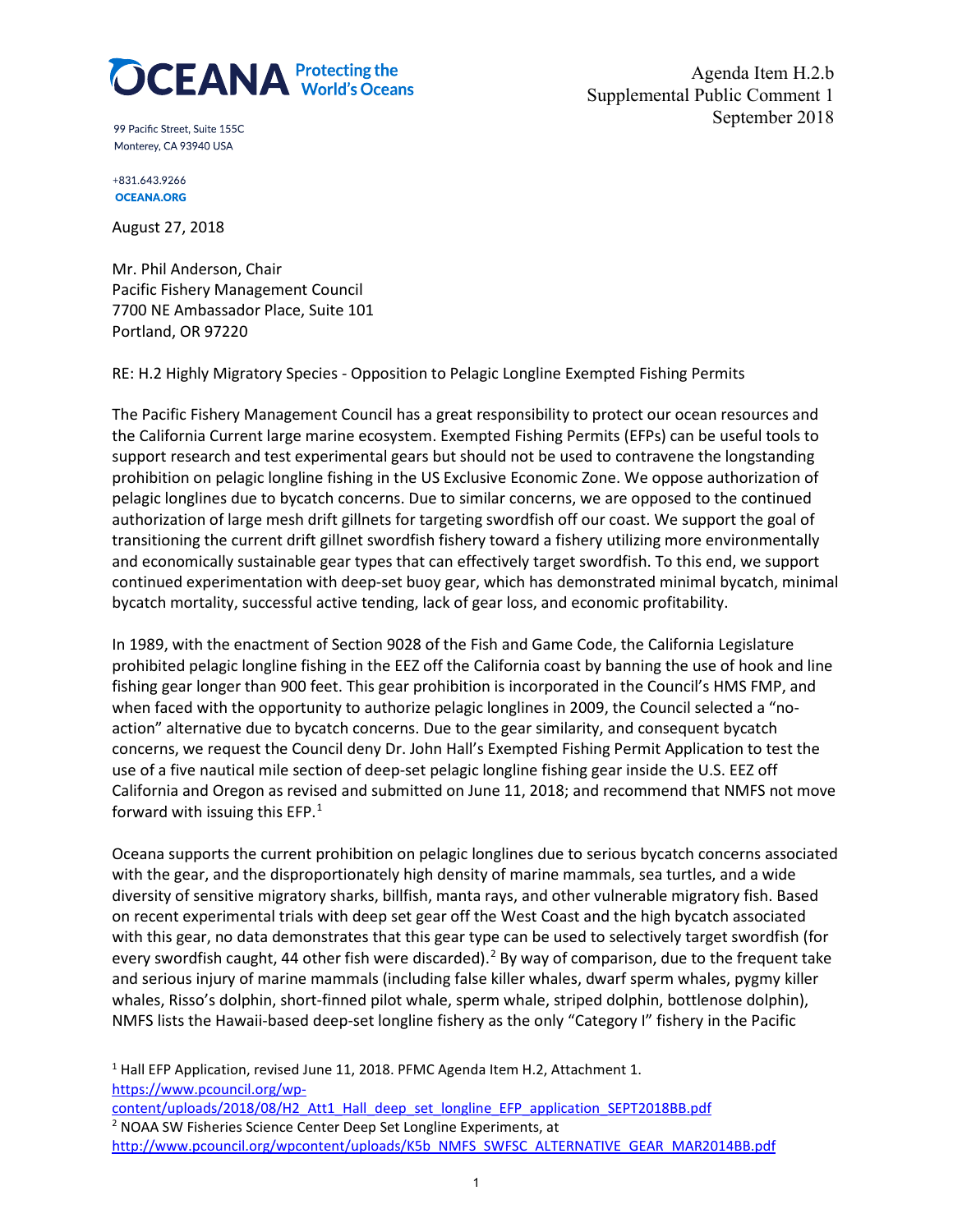Mr. Phil Anderson, PFMC Chair H.2. Highly Migratory Species - Pelagic Longline EFP Page 2 of 3

Ocean.<sup>[3](#page-1-0)</sup> Pelagic longline gears are inconsistent with transitioning the swordfish fishery to more environmentally sustainable gear types, and the Council should not approve any EFP utilizing these gears.

If the Council chooses to recommend this EFP move forward, however, we request the Council require the following:

- 1. The EFP shall not be used within the Pacific Leatherback Conservation Area, Pacific Loggerhead Conservation Area, or Leatherback sea turtle critical habitat;
- 2. Any interactions with any ESA-listed sea turtle or marine mammal must be immediately reported to NMFS and the EFP immediately terminated;
- 3. 100% observer coverage on all trips;
- 4. Hard caps on the take of all other protected species, and sensitive finfish;
- 5. The gear must be actively tended at or above the standards used for active tending of deep-set buoy gear under current EFPs;
- 6. The gear must be fundamentally different than longlines used in the Hawaii or Atlantic swordfish fisheries, such that they have a high likelihood of avoiding all protected species and a high likelihood of having minimal bycatch;
- 7. The EFP must specify the maximum length and duration of sets with pelagic longline gear less than or equal to that currently allowed for deep set buoy gear; and
- 8. The EFP activity should not be permitted within 100 nautical miles of the U.S. West Coast or Channel Islands.

In addition, any EFPs should comply with these general criteria:

- 1. The EFP provides for ecosystem-based management and the precautionary approach;
- 2. Prior to the issuance of an EFP, NMFS will complete all required analyses and consultations, including, but not limited to, those required under the National Environmental Policy Act, Essential Fish Habitat provisions of the Magnuson-Stevens Fishery Conservation and Management Act, the Endangered Species Act (ESA), and the Marine Mammal Protection Act;
- 3. The EFP is not subject to categorical exclusion from NEPA review;
- 4. The EFP will not detrimentally affect an ESA-listed species;
- 5. The EFP will not cause detrimental impacts to the critical habitat of an ESA-listed species;
- 6. The public is allowed full and meaningful participation in the EFP consideration process; i.e., all environmental analyses and consultations are subject to public review and comment prior to final action, approval and issuance;
- 7. The EFP provides that it will not exceed a bycatch cap or total allowable catch cap set by regulation;
- 8. The EFP includes detailed descriptions of experimental or sampling designs that adhere to accepted scientific standards including an explicit statement of testable hypotheses, a statistical power analysis and rationale for sample sizes, and a critical assessment of the validity of all assumptions. These designs and their attending results must be anonymously peer-reviewed by at least three qualified independent scientists who are not affiliated with NMFS, the PFMC, or any commercial concern having a direct interest in the results, and must obtain the approval of at least two of the reviewers. The experiment must be conducted to produce non-conflicted scientific results and all data produced pursuant to an EFP must be made available to the public; and
- 9. The EFP complies with fishery observer or bycatch reporting requirements.

<span id="page-1-0"></span><sup>3</sup> Federal Register: 83 FR 5349 February 7, 2018.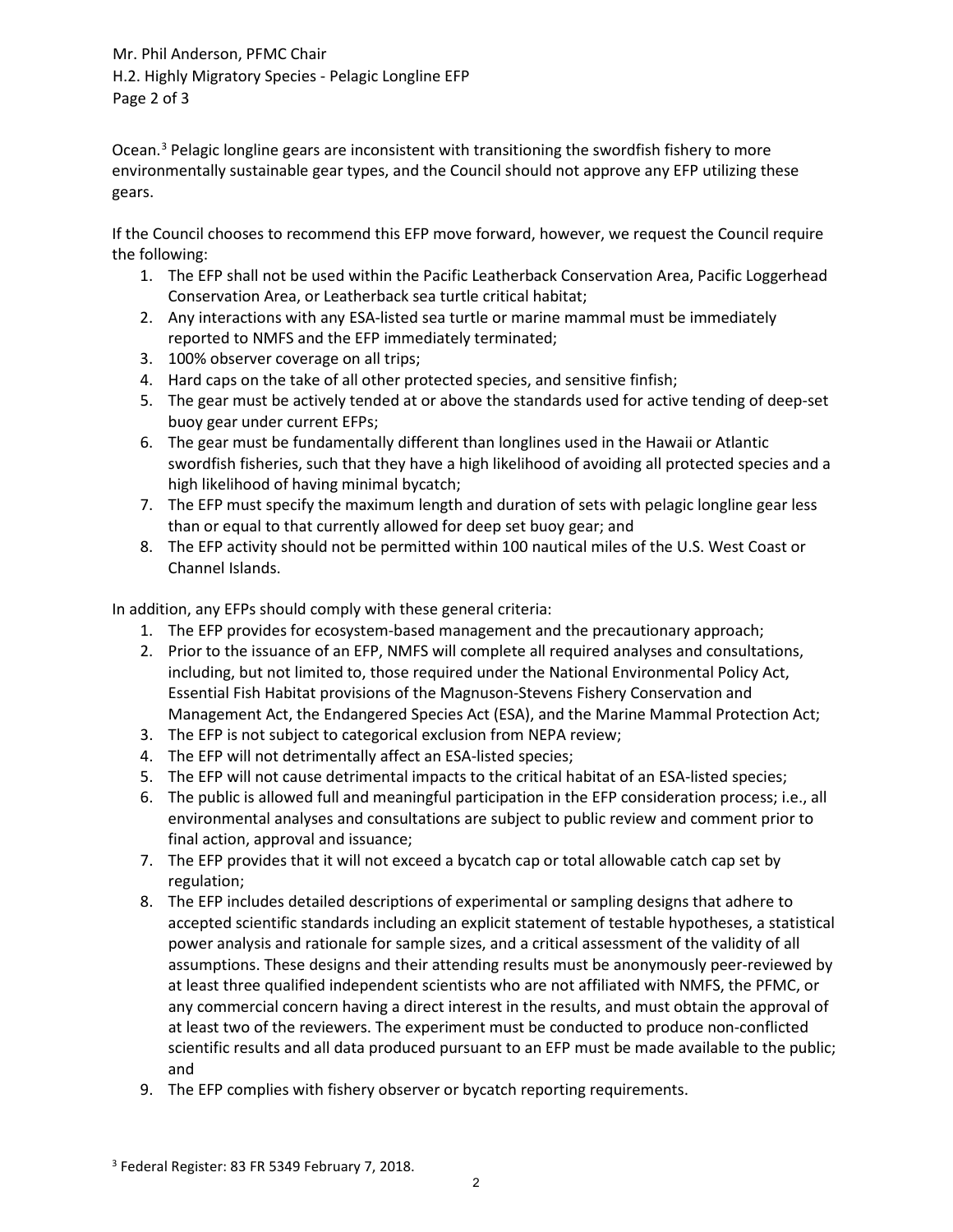Mr. Phil Anderson, PFMC Chair H.2. Highly Migratory Species - Pelagic Longline EFP Page 3 of 3

Allowing such gear off the U.S. West Coast would simply replace one wasteful fishing gear with another. It is not clear that the Hall EFP application proposes to test gear configurations that differ from those that are proven failures in minimizing bycatch. Due to unacceptably high bycatch in longline fisheries including the specific type of deep-set pelagic longlining on which this EFP application is based, and the importance of protecting the critically endangered Pacific leatherback sea turtle and black-footed albatross, Oceana cannot support approval of the Hall application and we request that the Council deny the proposal.

We look forward to working with you on experimental fishing that will protect our nation's fishery resources and the California Current marine ecosystem.

Sincerely,

Geoffrey Shester, Ph.D. California Campaign Director and Senior Scientist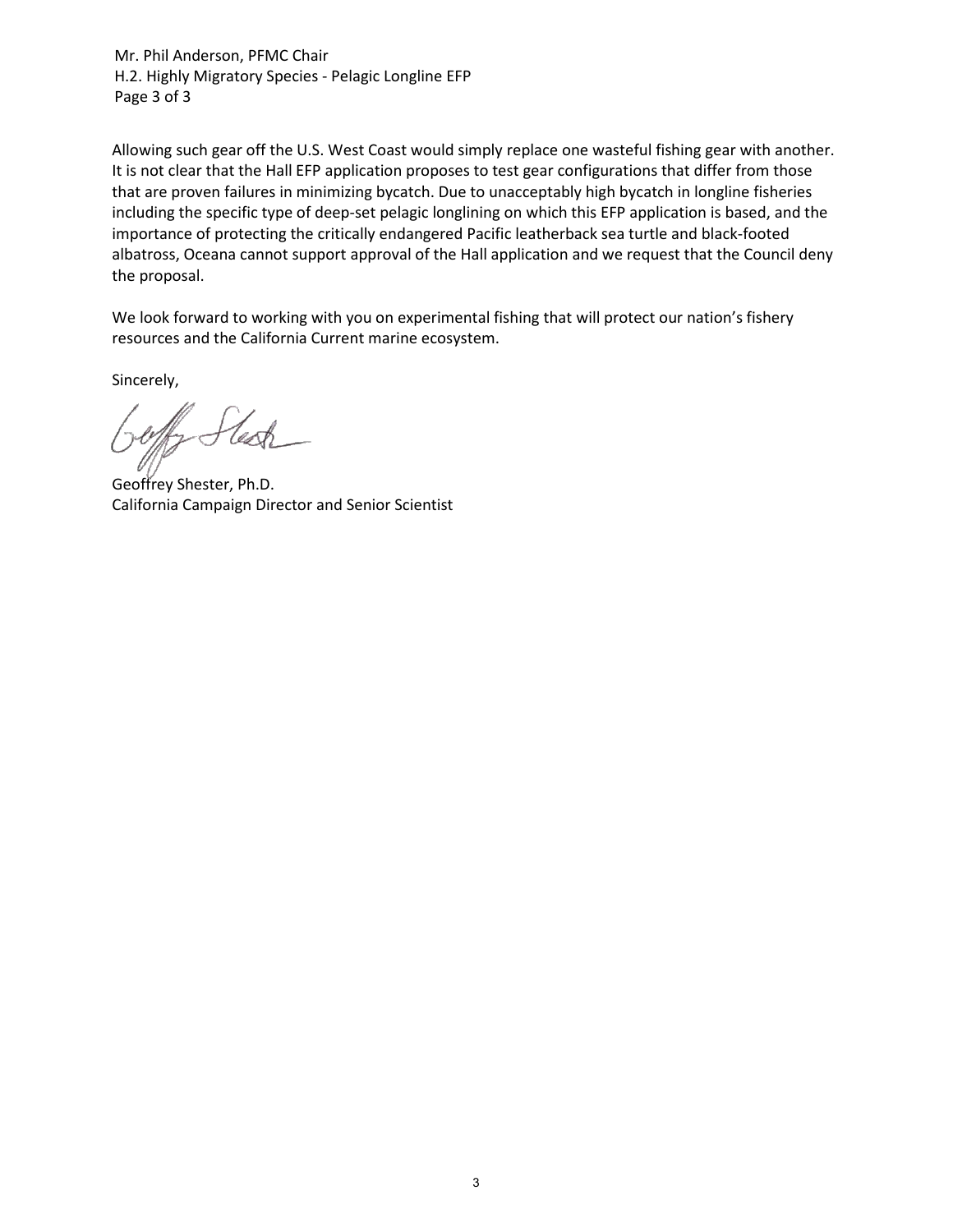

August 25, 2018

Mr. Phil Anderson, Chair Pacific Fishery Management Council 7700 NE Ambassador Place, #101 Portland, OR 97220

Agenda Item H.2: Final Recommendations on Non‐Deep‐Set Buoy Gear Exempted Fishing Permits (EFPs)

Dear Mr. Anderson,

As leading recreational fishing and boating organizations, we wish to express our concern over the Council's consideration of an Exempted Fishing Permit (EFP) application for deep-set longline gear within the EEZ off of California, Washington and Oregon.

Longline gear, of any fashion, is not currently permitted inside the US West Coast EEZ due to the high incidence of bycatch of non-targeted and endangered species. We do not believe that authorizing an EFP to test longline gear, in any capacity, is an appropriate course of action given the fact that other alternative gear, which is actively tended, has already been thoroughly tested with promising results.

Our organizations have repeatedly urged the Council to phase out drift gillnets (DGN) and provide commercial fishermen with a more ecologically and economically viable alternative in the form of deepset buoy gear (DSBG). Extensive testing through the EFP process over the last seven years has proven that DSBG results in a much lower incidence of bycatch and bycatch mortality. The recen[t Review of the](https://asafishing.org/wp-content/uploads/California-Drift-Gillnet-Fishery-Economic-Considerations-July-2018.pdf)  [California Drift Gillnet Fishery](https://asafishing.org/wp-content/uploads/California-Drift-Gillnet-Fishery-Economic-Considerations-July-2018.pdf) commissioned by the American Sportfishing Association clearly outlines that DSBG has the second lowest bycatch (2%) of any gear targeting swordfish and that DSBG-harvested swordfish fetch nearly double the market price of that harvested with DGN.

We want commercial fisherman to be able to provide a high-quality product to American consumers with gear that has minimal impacts to the environment. As such we urge the Council not to endorse an EFP for a new longline fishery. Instead, we ask that the Council proceed with, and prioritize, authorizing DSBG which has already been extensively tested, with the ultimate goal of terminating the use of DGN gear. Doing so represents the best course of action for commercial fishermen, consumers and the West Coast's marine resources.

Thank you for your consideration.

Cc: Mr. Kit Dahl